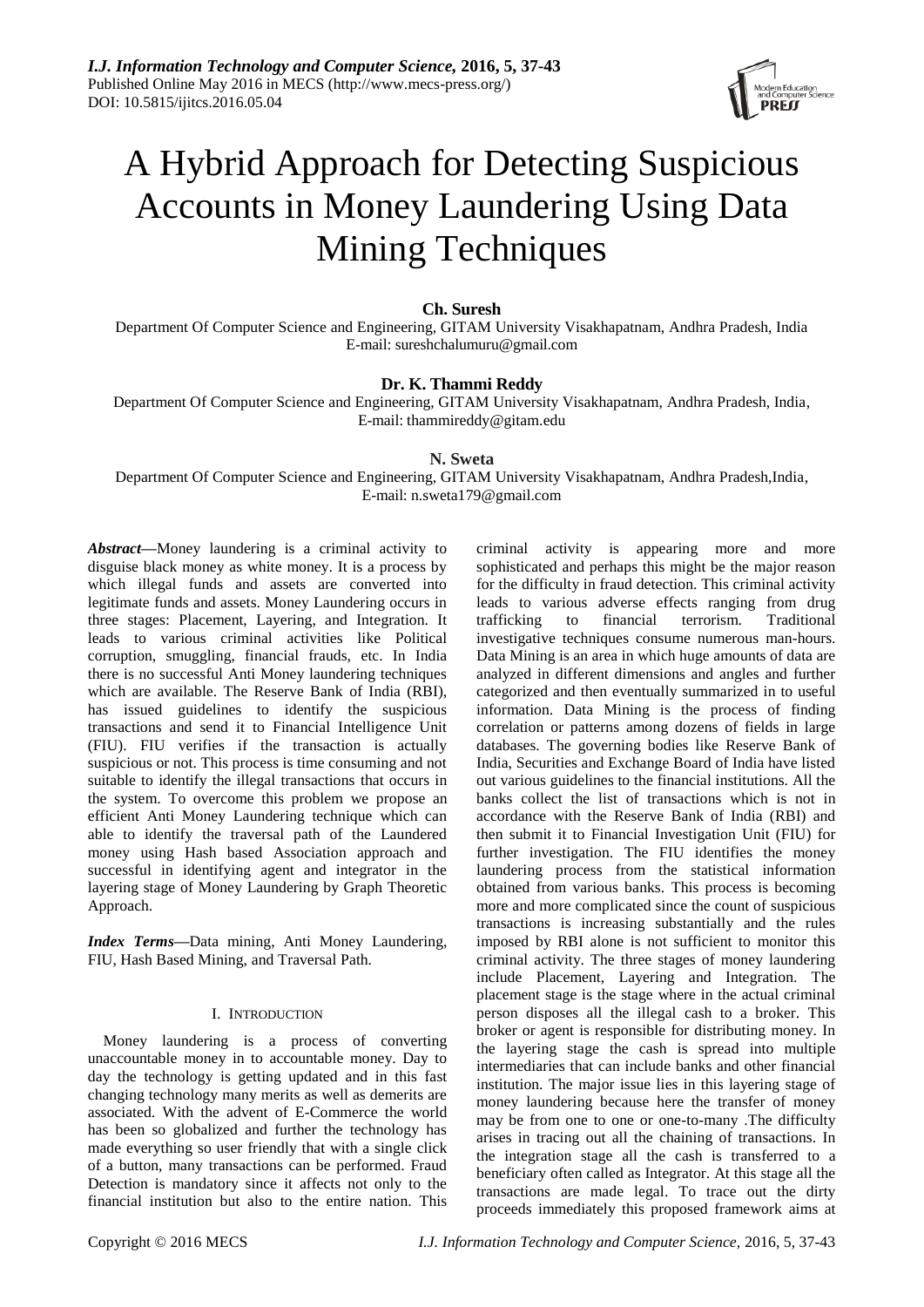developing an efficient tool for identifying the accounts, transactions and the amount involved in the layering stage of money laundering. The rest of the paper is organized as follows; the literature survey is presented in section-2 of the paper, section3 of the paper deals with the proposed method. Section 4 the experimental analysis and in section 5 the conclusion and Further Enhancement has been explained.

## II. LITERATURE REVIEW

Gordon has given the detailed analysis of money laundering. Emerging markets have loose regulations with respect to anti money laundering. Money launderers often set up trade companies and have it acquire highly marketable goods and resell it well below market prices. This gives an unfair advantage to the fraudulent companies because they are not concerned about profits as legitimate business is. This destroys competition in the free market. Also fraudulent companies can obtain much cheaper financing from illegal sources than legitimate businesses that needs financing from free markets. Governments are worried about two implications of money laundering one is, money laundering acts as mechanism to aid terrorist financing and second is, money laundering reduces government tax revenues in a wide variety of ways. The underlying concern is that antimoney laundering efforts, in nature, is a detective mechanism and it will never be able to detect all criminal acts (Killick& Parody, 2007).Anti money laundering detection theories like Know-your-customer, Customer due diligence, monitoring client activities etc were identified by financial industry regulators.

R.cory Watkins et al. [6] has mentioned that from the time of layering stage criminals tries to pretend that laundered money looks like as funds from legal activities and that cannot be differentiated normally. Traditional investigative approaches use to uncover money laundering patterns can be broken down into one of three categories: Identification, detection avoidance and supervision.

Nhien An Le Khac et al. [1][2][3] constructed a data mining based solutions for examining transactions to detect money laundering and suggested an investigating process based on different data mining techniques such as Decision tree, genetic algorithm and fuzzy clustering. By merging natural computing techniques and data mining techniques; knowledge based solution were proposed to detect money laundering. Different approaches were proposed for quick identification of customers for the purpose of application of Anti money laundering. In their paper implemented an approach where in they determined the important factors for investigating money laundering in the investment activities and then proposed an investigating process based on clustering and neural network to detect suspicious cases in the context of money laundering. In order to improve running time heuristics such as suspicious screening were applied.

Yang Qifeng et al. [4] in their paper mentioned that online payment becomes a convenient way to launder

money with development of e-commerce. They constructed an anti-money laundering system as a service function of union bank center. This system can monitor and analyze the transaction data dynamically, and provide auxiliary judgment and the decision support for anti-money laundering

Jong Soo Park et al. [8] in their paper examined the issue of mining association rules among items in a large database of sale transactions. The problem of discovering large item sets can be solved by construction of candidate set of item sets first and then identifying within this item set those item sets that need the large item set requirement. The generation of smaller candidate sets enables us to effectively trim the transaction database size at a much earlier stage of the iteration thereby reducing the computational cost.

PankajRichhariya et al.[7] views on fraud detection is owing to levitate and rapid escalation of E-commerce, cases of financial fraud allied with it are also intensifying which results in trouncing of billions of dollars worldwide each year. They provided a comprehensive and review of different techniques like credit card fraud detection, online auction fraud, telecommunication fraud detection, and computer intrusion technique. The disadvantage with the intrusion detection system has poor portability because the system and its rule set must be specific to the environment being monitored.

Jiawei Han et al. [5] in their book focused on improving the efficiency of apriori algorithm and then explained Hash based technique to reduce the size of candidate k –tem set, Ck, for k>1.

Liu khan.et.al [9] proposed a model for identification of suspicious financial transactions using support vector machine. In support vector machine classification the random selection of parameters affects the results and he proposed a method to select appropriate parameters using cross validation. Srrekumar.et.al [10] has reviewed various data mining techniques that are used to detect money laundering which consists of huge amount of banking transactions data from day to day activities. He provided an insight into it.

G.Krishna priya,Dr.M.Prabakaran[11] proposed a time variant approach using the behavioral patterns where the transaction logs are split are various timing windows and depend upon it they generated the behavioral patterns of the customer. By the proposed approach it not only identifies the suspicious accounts but also identifies the group accounts which are involved in money laundering

Denys A. Flores, Olga Angelopoulos [14] projected an useful system for Anti Money Laundering which observe and checks the transactions depending on various techniques. The link analysis is the important technique which is used to make stronger the analyst belief. By combing the rule based approach and risk based approach the risk based approach can achieve the customer profile and transaction risky score. The authors used the clustering module to decrease the false positive alarms that may fatigue the Money laundering investigators

In India the scenario is: at individual level, based on the guidelines given by Reserve Bank of India, Banks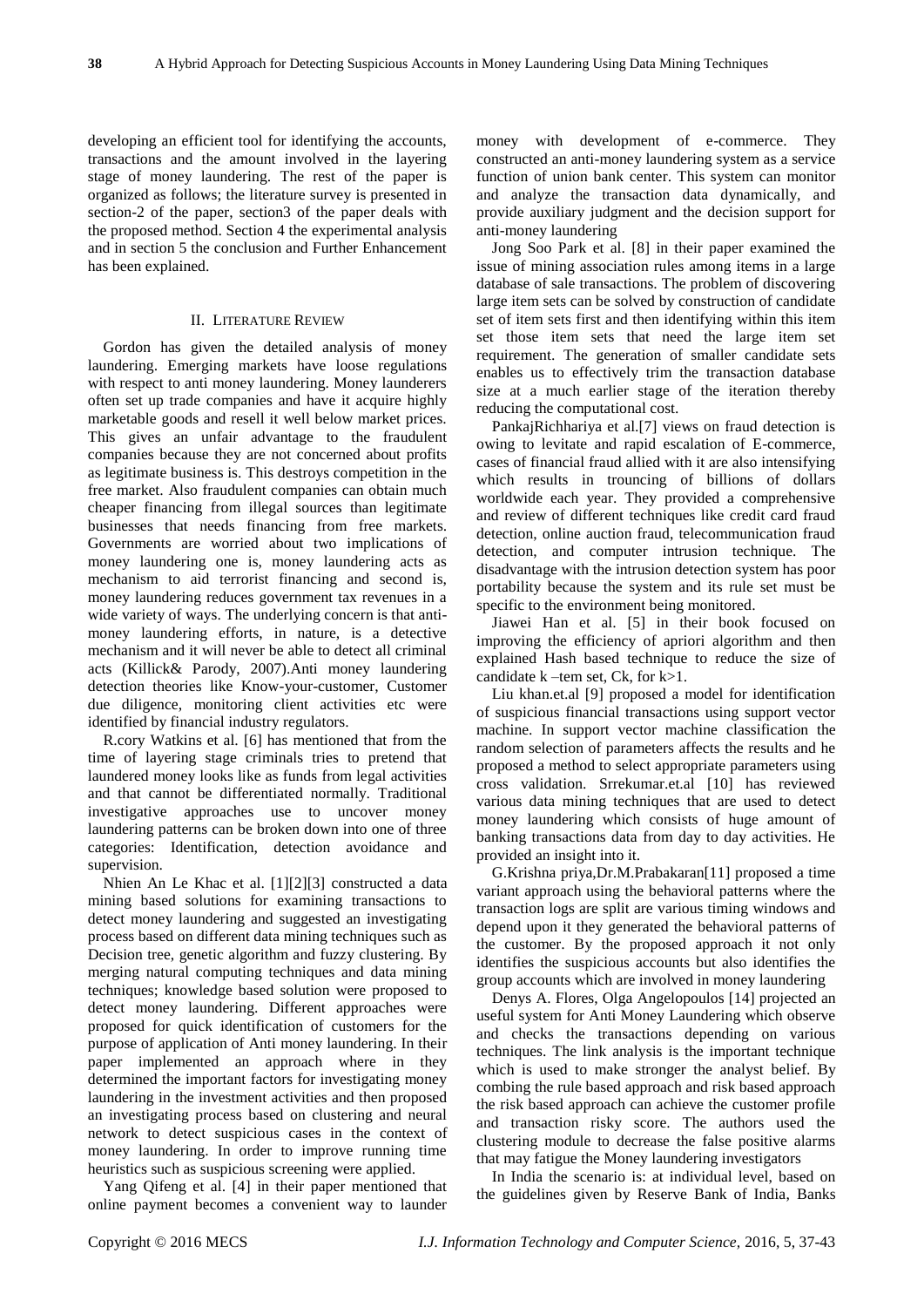determine few transactions which seem to be suspicious and send it to Financial Intelligence Unit (FIU). FIU verifies if the transaction is actually suspicious or not. This process is very time consuming and not suitable to tackle money obtained illegally. Hence it is very important to construct an efficient anti money laundering which goes very helpful for banks to report suspicious transactions. Hence this paper aims to improve the efficiency of the existing anti money laundering techniques. The suspicious accounts of the layering stage of the money laundering process are identified by generating frequent transactional datasets using Hash based Association mining. The generated frequent datasets will then be used in the graph theoretic approach to identify the traversal path of the suspicious transactions.

## III. PROPOSED SYSTEM

Identifying Money Laundering is very difficult task due to vast number of transactions were involved. To overcome this problem we propose a method which makes use of Hash based association mining for generating frequent transactional datasets and a graph theoretic approach for identifying the traversal path of the suspicious transactions, using which all possible paths

between agent and integrator are identified. This Graph Theoretic approach seems to be interesting, because they can detect complex dependencies between transactions. It is also possible to take into account properties and relations of entities involved in sending and receiving the transfers.

The proposed system uses Hashing Technique to generate frequent accounts. A synthetic transactional database was used to experiment the proposed method The same scenario which is similar to the present banking system is considered each individual bank's data that is stored in Databases say Data base1, Database 2...and so on are taken together and combined to form a single large database. Now the data of this large database has to be pre-processed in order to obtain data which is free from all null and missing or incorrect values. A hash based technique is applied on the transactional dataset to obtain a candidate set of reduced size. From this reduced size of candidate set we obtain Frequent-2 item set. This frequent-2 item sets further forms the edges and nodes of the graph. On applying the 'Longest Path in a directed acyclic graph' algorithm we obtain the path in which large amount has been transferred. On the basis of indegree and out-degree of each node, we determine agent and integrator.



Fig.1. Proposed System Model for detecting money laundering using Hash Based Association Mining.

The proposed system is represented in two steps

*Step1:* Applying hash based technique to generate frequent 2 item set. This technique is used to reduce the candidate k-items, Ck, for k>1.

The formula for hash function used here for creating Hash Table is

$$
h(x,y) = ((order\ of\ x * 10) + order\ of\ y) \mod 7
$$
<sup>(1)</sup>

*Step 2:* Identifying suspicious transactions path using graph theoretic approach

- Linking all the transactions sequentially and generating a graph by considering each account in the frequent item set as a node.
- For each link between the transaction, assign weights to reflect the multiplicity of the occurrence and hence the strength of the path.
- Finding the in-degree and out-degree of each node

and determining agent and integrator.

The Hashing Technique which is adopted but the same iterative level wise approach of apriori algorithm is followed. This means that K-item sets are used to explore  $(k+1)$  item sets.

## *A. Hash Based Technique overAprioriAlgorithm:*

A hash based technique can be used to reduce the size of the candidate k-item sets, Ck, for k>1. This is because in this technique we apply a hash function to each of the item set of the transaction.

Suppose for equation  $(1)$ , we have an item set  ${A1}$ , A4}, then  $x=1$  and  $y=4$ . Hence h  $(1, 4) = ((1*10) +4)$  mod 7=14 mod 7=0. Now we place  ${A1, A4}$  in bucket address 0.

Likewise we fill the hash table and record the bucket count. If any bucket is having count less than the minimum support count, then that whole bucket (i.e. its entire contents) is discarded)All the undeleted bucket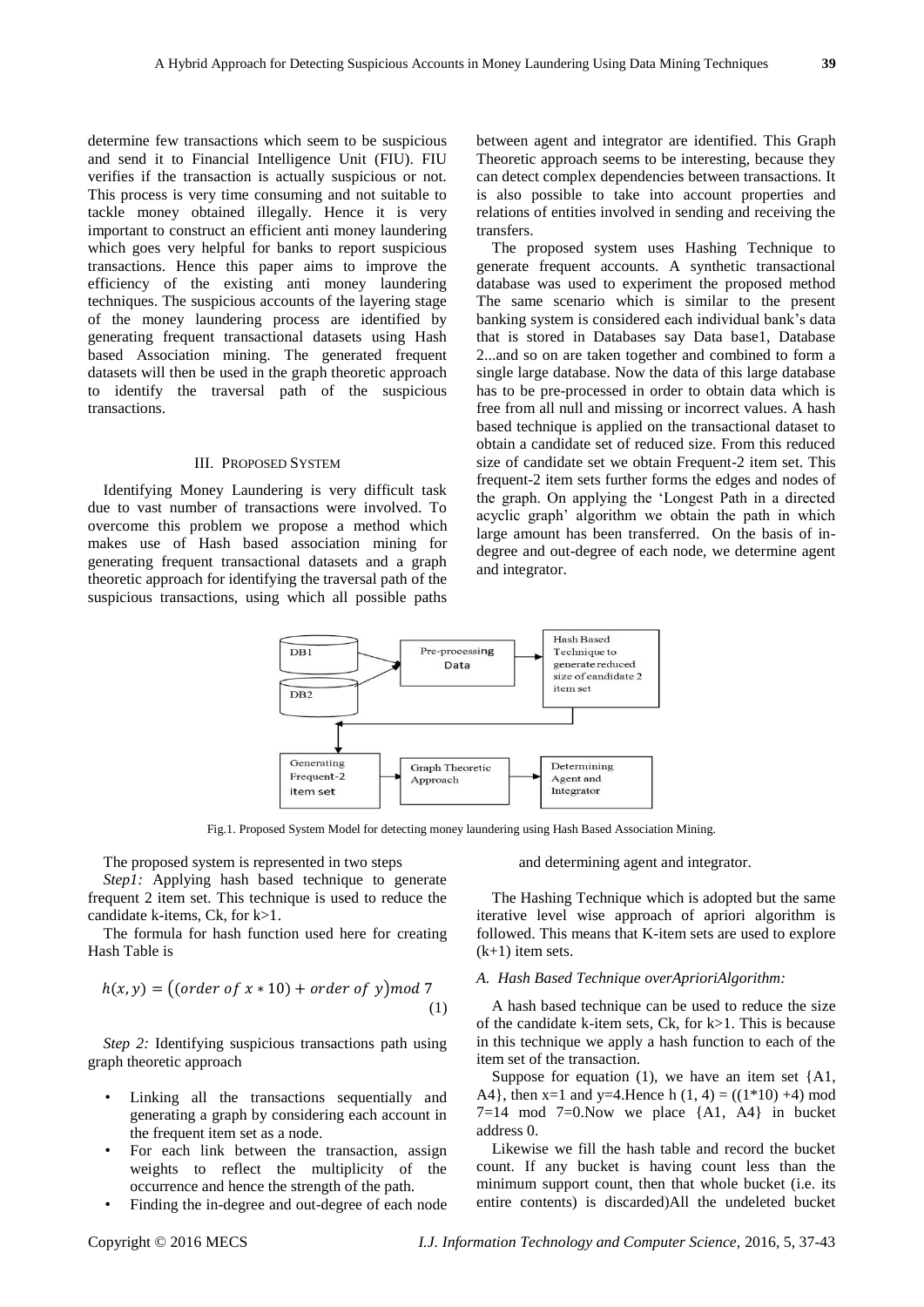counts now form elements of candidate set.

Thus now we have a candidate item set which is smaller in size and hence we need to scan the database less number of times to find the frequent item sets thereby improving the efficiency of apriori algorithm.

*Candidate 2-item set generation:* All the contents of the undeleted hash table contents are copied and then the duplicate transactions are eliminated. Then we obtain candidate 2 item set.

*Transitivity relation:* As at a time only 2 accounts are involved in a transaction, to find the chaining of accounts, we have used the mathematical transitivity relation, i.e., if  $A \rightarrow B$  and  $B \rightarrow C$ , then  $A \rightarrow B \rightarrow C$ .

*Frequent 3 item sets:* From the transitivity relation we obtain 3 item sets. These item sets have the amount associated with it.

*Generating a sequential traversal path:* From the frequent accounts, we can create the edges of the graph and also the weight of each edge is equal to the amount

## transferred between those two accounts.

*Longest path in a directed acyclic graph:* There are many paths in the graph. Now to find the most suspicious path, we are applying this algorithm and getting the path with the total amount. The entire implementation can be understood by considering a small example of twenty two transactions.

Step 1: Generating frequent accounts using hashing: Consider a small transaction dataset of 22 transactions. On this set of 22 transactions hash formula is applied equ (1) is applied.

# Here  $x=$  from  $\alpha$  acc\_id and  $y=$  to  $\alpha$  acc\_id

Now all these 22 transactions are grouped in to different indexes in hash table. Now the bucket count is calculated for each bucket.

| Trans.<br>ID   | From-to<br>transaction | 2-item set | Trans.<br><b>ID</b> | From-to transaction | 2-item set | Trans.<br>ID | From-to transaction | 2-item set |
|----------------|------------------------|------------|---------------------|---------------------|------------|--------------|---------------------|------------|
| $\perp$        | A1 > A2                | ${1,2}$    | 9                   | A4 > A5             | ${4,5}$    | 17           | A4 > A5             | ${4,5}$    |
| $\overline{2}$ | A2 > A3                | $\{2,3\}$  | 10                  | A1 > A2             | ${1,2}$    | 18           | A1 > A2             | ${1,2}$    |
| 3              | A3 > A4                | $\{3,4\}$  | 11                  | A5 > A6             | ${5,6}$    | 19           | A3 > A5             | $\{3,5\}$  |
| $\overline{4}$ | A1 > A4                | ${1,4}$    | 12                  | $A3 \rightarrow A5$ | $\{3,5\}$  | 20           | A4 > A5             | ${4,5}$    |
| 5              | A4 > A6                | ${4,6}$    | 13                  | A3 > A6             | ${3,6}$    | 21           | A3 > A4             | ${3,4}$    |
| 6              | A5 > A6                | ${5,6}$    | 14                  | A1 > A2             | ${1,2}$    | 22           | A2 > A3             | ${2,3}$    |
| 7              | $A3 \rightarrow A5$    | $\{3,5\}$  | 15                  | A3 > A5             | $\{3,5\}$  |              |                     |            |
| 8              | A3 > A6                | $\{3,6\}$  | 16                  | A3 > A6             | $\{3,6\}$  |              |                     |            |

Table 1. Generation of 2 item set using hash based approach

Now all these 22 transactions are grouped in to different indexes in hash table. Now the bucket count is calculated for each bucket.

Table 2. Bucket table with bucket counts

| <b>Bucket</b><br>Address  | $\boldsymbol{0}$                                       | $\mathbf{1}$      | $\overline{c}$ | 3                       | 4   | 5                                | 6              |
|---------------------------|--------------------------------------------------------|-------------------|----------------|-------------------------|-----|----------------------------------|----------------|
| <b>Bucket</b><br>contents | $1,4$<br>5,6<br>5,6<br>3,5<br>3,5<br>3,5<br>3,5<br>3,5 | 3,6<br>3,6<br>3,6 | $2,3$<br>$2,3$ | $4,5$<br>$4,5$<br>$4,5$ | 4,6 | $1,2$<br>$1,2$<br>$1,2$<br>$1,2$ | $3,4$<br>$3,4$ |
| <b>Bucket</b><br>count    | $\overline{7}$                                         | 3                 | $\overline{c}$ | 3                       | 1   | $\overline{4}$                   | 2              |

Enter the minimum bucket count (say 2).

Then all the bucket whose total count is less than the minimum bucket will be deleted with all its contents. Here bucket 4 is deleted.

#### Minimum Bucket Count=2

Table 3. Bucket table for item sets and minimum support count

| Item set | <b>Bucket Count</b> |
|----------|---------------------|
| 1,4      | 7                   |
| 5,6      | 7                   |
| 3,5      | 7                   |
| 3,6      | 3                   |
| 2,3      | $\overline{2}$      |
| 4,5      | 3                   |
| 4,6      | 1 (*discarded)      |
| 1,2      | 4                   |
| 3,4      | $\mathfrak{D}$      |

Now the left over transactions in the buckets are taken and then their actual count in database is recorded.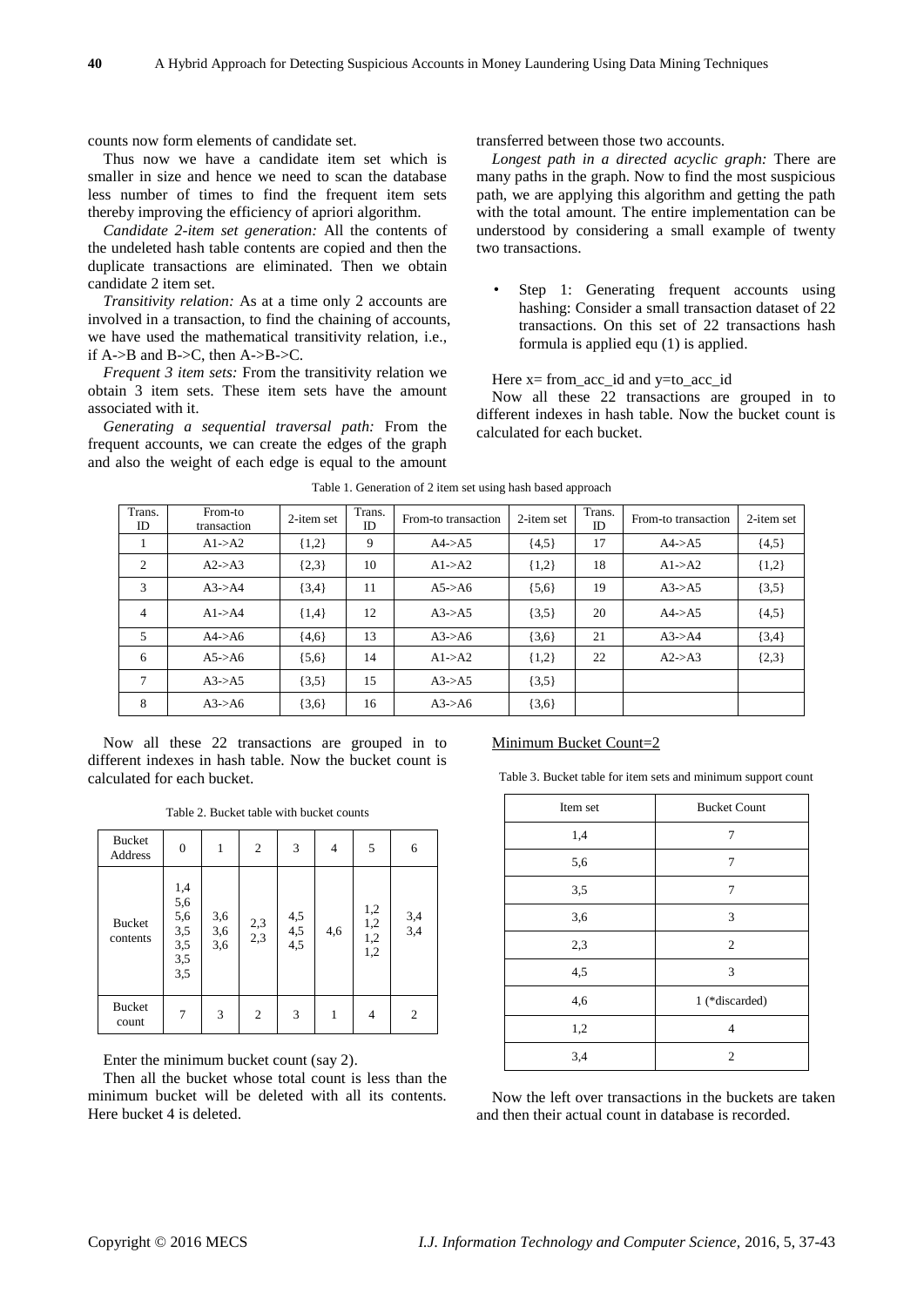| Item sets | <b>Bucket Count</b> | <b>Actual Count</b> |
|-----------|---------------------|---------------------|
| 1,4       |                     | 1 (*discarded)      |
| 5,6       |                     | $\overline{c}$      |
| 3,5       |                     | 4                   |
| 3,6       | 3                   | 3                   |
| 2,3       | $\overline{c}$      | $\overline{c}$      |
| 4,5       | 3                   | 3                   |
| 1,2       |                     |                     |
| 3,4       | 2                   | 2                   |

Table 4. The bucket count and actual count are recorded

Minimum Support Count =2

Now all the transactions which have occurred 2 or more no of times are taken in to Frequent -2 item sets. Thus the obtained frequent-2 Transactions are:

Table 5.Frequent 2 accounts with their support count

| Frequent-2 Item set | <b>Support Count</b> |  |
|---------------------|----------------------|--|
| 5,6                 | 2                    |  |
| 3,5                 |                      |  |
| 3,6                 | 3                    |  |
| 2,3                 | 2                    |  |
| 4,5                 |                      |  |
| 1,2                 |                      |  |
| 3,4                 |                      |  |

#### • Step 2: *Finding the traversal path*

Various paths are identified by connecting all the frequent accounts as nodes.



Fig.2. Identifying agent and integrator using graph theoretic approach

# IV. EXPERIMENTAL ANALYSIS

The proposed system is accessed using a 17000. We have taken a synthetic transaction dataset from multiple banks over a period of 120 days. We consider here transaction datasets up to seventeen thousand sizes. For different dataset we select different tables and enter

different values of support/threshold count. We first apply hashing technique to generate frequent 2 item sets.

Table 6. Experiments carried over different Data sets

| S.no | Size of<br>dataset | <b>Minimum</b><br>bucket<br>count | <b>Minimum</b><br>support count | No of<br>frequent<br>transactions |
|------|--------------------|-----------------------------------|---------------------------------|-----------------------------------|
|      | 22                 |                                   |                                 |                                   |
|      | 5000               | 700                               |                                 | 77                                |
|      | 10000              | 1400                              |                                 | 103                               |
|      | 17221              | 2500                              |                                 | 36                                |

This is the result obtained after applying Hashing Technique. We observe that when the no of transactions in the data set increases, the no of frequent account also increases. However if we increase the support count value to a large value then a few no of frequent transactions are obtained as in the last case of our experiment.

A graph can be plotted as Size of dataset v/s No of frequent transactions.



Fig.3. GraphofsizeofDatasetsv/s No of frequent transactions

The Algorithm to find the longest path in a directed acyclic graph is applied on these frequent transactions in each of the above four cases. We get the following results.

| S.No           | Size of<br>Dataset | Min<br>support<br>count | <b>Longest Path</b>                                                    | <b>Total Amount</b> |
|----------------|--------------------|-------------------------|------------------------------------------------------------------------|---------------------|
|                | 22                 | 2                       | $1 - 2 - 3 - 5 - 6$                                                    | Rs.2,41,616         |
| $\overline{c}$ | 5000               | 3                       | $98 - 63 - 44$<br>>27                                                  | Rs.2,96,428         |
| 3              | 10000              | 4                       | $8 - 18 - 20 - 52$<br>$>97 - 3 - 64 - 5$<br>$>26-242-56-$<br>$>99-277$ | Rs.1,08,86,274      |
|                | 17221              | 6                       | $107 - 54 - 33$                                                        | Rs. 4,95,721        |

Table 7.Identifying the longest path by varying the size of datasets and support count

Similarly we can find a path between any two frequent accounts using this algorithm.

For Eg: we can find the path between 31 and 49 in 10000 dataset transaction giving minimum bucket count as 1400 and minimum support count as 4.

31->96->86->36->49.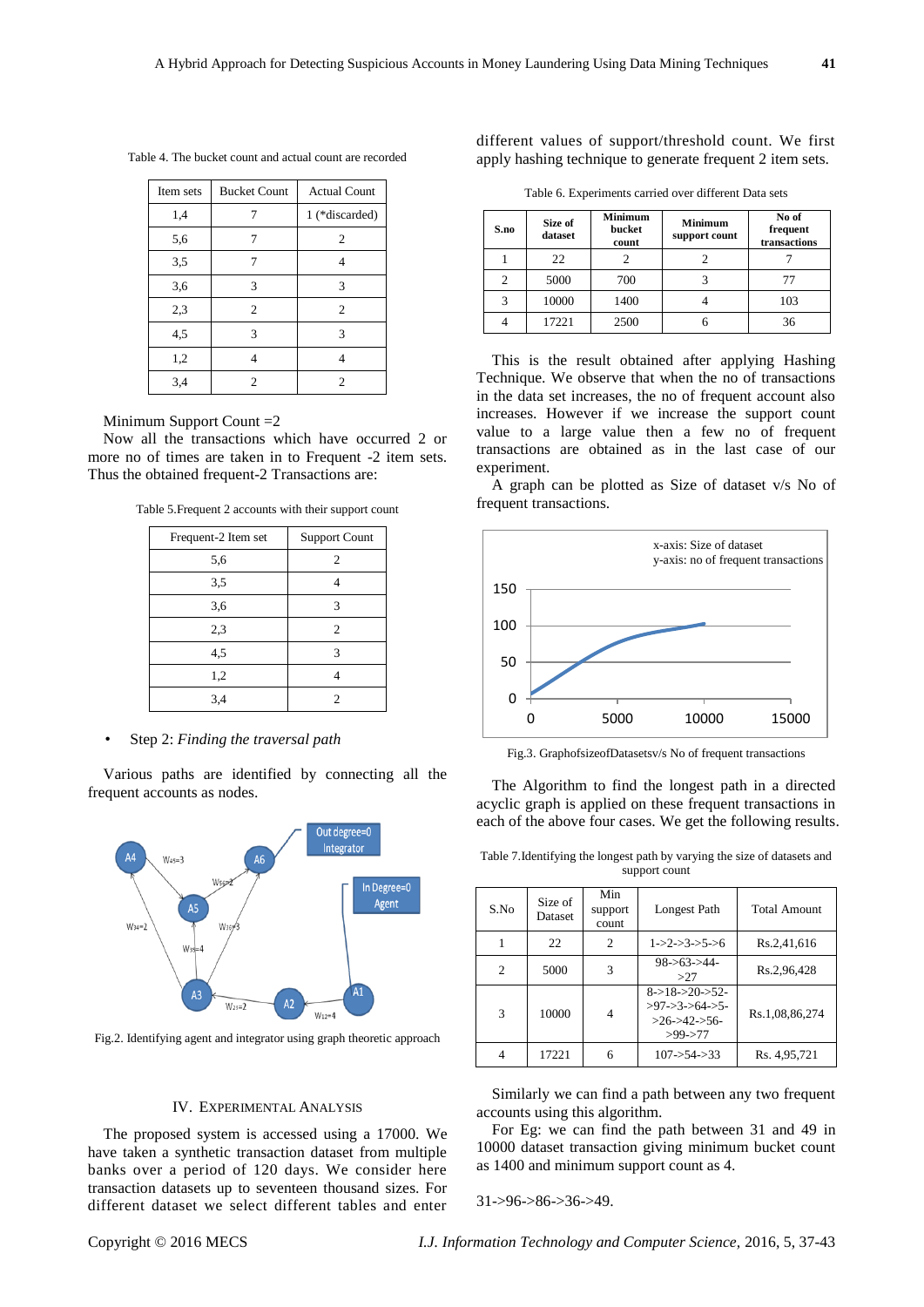#### V. CONCLUSIONS & FUTURE WORK

The proposed system improve the efficiency of the existing anti money laundering techniques by identifying the suspicious accounts in the layering stage of money laundering process by generating frequent transactional datasets using Hash based Association mining. The generated frequent datasets will then be used in the graph theoretic approach to identify the traversal path of the suspicious transactions. We were successful in finding the agent and integrator in the transaction path. In our solution, we have considered the frequent accounts as the parameter and have obtained a chaining of accounts. These accounts have the highest possibility of being suspicious as there are involved in huge amount of transactions frequently. The solution proposed here is highly advantageous over the existing anti-money laundering rules.

*Further enhancement:* With the chaining of accounts, we can further develop a system which identifies the sure relation between these identified suspicious accounts using concepts like ontology. The relation between these accounts can give us additional information like whether the involved criminal people are belonging to same occupation or to the same location etc.

The frequent accounts should not be the only criteria for finding out the suspicious transaction as there may be a case when the transaction does not occur frequently but even then they are illegal. To trace out such cases additional parameters have to be considered.

#### ACKNOWLEDGMENT

I acknowledge the management, principal and coordinator of TEQIP for providing the Research assistantship to carry out the above work under TEQIP phase-II, sub component 1.2 from M.H.R.D Government of India.

#### **REFERENCES**

- [1] NhienAn Le Khac, SammerMarkos, M. O'Neill, A. Brabazon and M-TaharKechadi. An investigation into Data Mining approaches for Anti Money Laundering. In International conference on Computer Engineering & Applications 2009.
- [2] Nhien An Le Khac, M.Teharkechadi. Application of Data mining for Anti-money Detection: A case study. IEEE International conference on Data mining workshops 2010.
- [3] Nhien An Le Khac, SammerMarkos,M.Teharkechadi,. A data mining based solution for detecting suspicious money laundering cases in an investment bank. IEEE Computer society 2010.
- [4] Yang Qifeng, Feng Bin, Song Ping. Study on Anti Money Laundering Service System of Online Payment based on Union-Bank mode. IEEE Computer Society 2007.
- [5] J.Han and M. Kamber, Data Mining: Concepts and Techniques. Morgan Kaufmann publishers, 2nd Eds., Nov 2005.
- [6] R.Corywatkins, K.Michaelreynolds, Ron Demara.

Tracking Dirty Proceeds: Exploring Data Mining Techniques as to Investigate Money Laundering. In police practice and research 2003.

- [7] PankajRichhariya,PrashantK.Singh,EnduDuneja. A Survey on financial fraud detection methodologies. In International Journal of commerce business and management 2012.
- [8] J.S.Park, M.S.Chen, and P.S.Yu. An effective hash-based algorithm for mining association rules. In Proc. 1995 ACM-SIGMOD Int.Conf.Management of Data (SIGMOD'95), pages 175-186, San Jose, CA, May 1995.
- [9] Liu Keyan and Yu Tingting,"An improved Support vector Network Model for Anti-Money Laundering, International conference on Management of e-commerce ande-Government.
- [10] SreekumarPulakkazhy and R.V.S.Balan,"Data Mining in Banking and its applications –A Review", Journal of computer science 2013.G.
- [11] G.Krishna priya,Dr.M.Prabakaran"Money laundering analysis based on Time variant Behavioral transaction patterns using Data mining"Journal of Theoretical and Applied Information Technology 2014.
- [12] Xingrong Luo,"Suspicious transaction detection for Anti Money Laundering", International Journal of Security and Its Applications 2014.
- [13] ch suresh,Prof.K.Thammi Reddy,"A Graph based approach to identify suspicious accounts in the layering stage of Money laundering",Global Journal of computer science and Information Technology 2014.
- [14] Denys A.Flores, Olga Angelopoulou, Richard J. Self," Design of a Monitor for Detecting Money Laundering and Terrorist Financing", International Journal of Computer Networks and Applications 2014.
- [15] Anu and Dr. Rajan Vohra," Identifying Suspicious Transactions in Financial Intelligence Service", International Journal of Computer Science & Management Studies July 2014.
- [16] Angela Samantha Maitland Irwin and Kim-Kwang Raymond Choo," Modelling of money laundering and terrorism financing typologies",Journal of Money laundering control 2012.
- [17] Pamela Castellón González,,Juan D. Velásquez ," Characterization and detection of taxpayers with false invoices using data mining techniques",Expert Systems with Applications , Elsevier 2013.<br>Rafal Drezeswski, Jan sep
- [18] Rafal Drezeswski,Jan sepielak,Wojciech Filip Kowsiki,"System supporting Money Laundering detection", Elsevier 2012.
- [19] Quratulain Rajput, Nida Sadaf Khan, Asma Larik, Sajjad Haider, "Ontology Based Expert-System for Suspicious Transactions Detection", Canadian Center of Science and Education, Computer and Information Science; Vol. 7, No. 1, 2014.
- [20] Mahesh Kharote, V. P. Kshirsagar, "Data Mining Model for Money Laundering Detection in Financial Domain", International Journal of Computer Applications (0975 – 8887), Volume 85 – No 16, 2014.
- [21] Harmeet Kaur Khanuja, Dattatraya S. Adane, "Forensic Analysis for Monitoring Database Transactions", Springer, Computer and Information Science Volume 467, pp 201- 210, 2014.
- [22] Pradnya Kanhere, H. K. Khanuja," A Survey on Outlier Detection in Financial Transactions,International Journal of computer Applications, December2014.